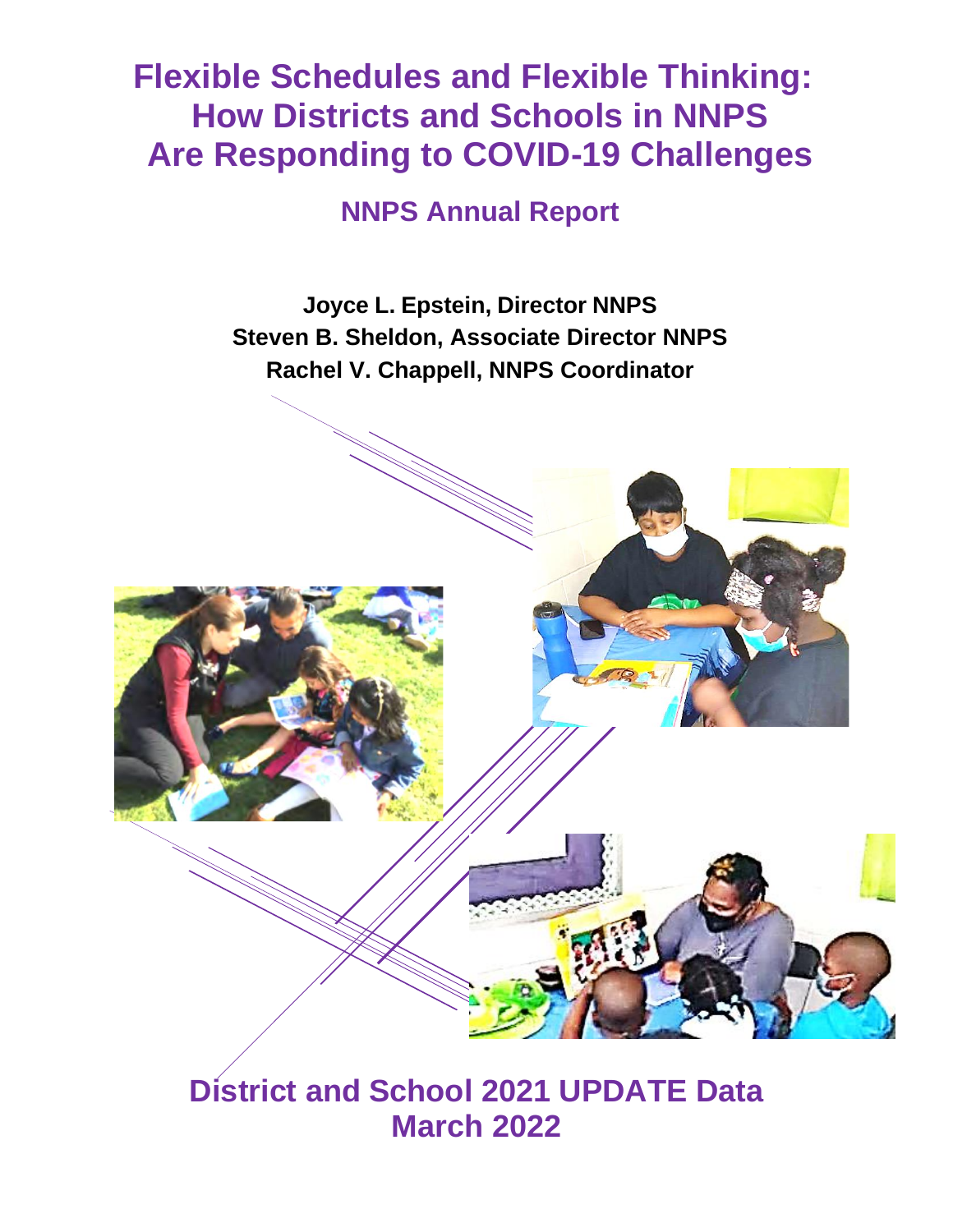Photo Credits

Voorhis Elementary School, Mountain View, CA North Charleston Elementary School, North Charleston, SC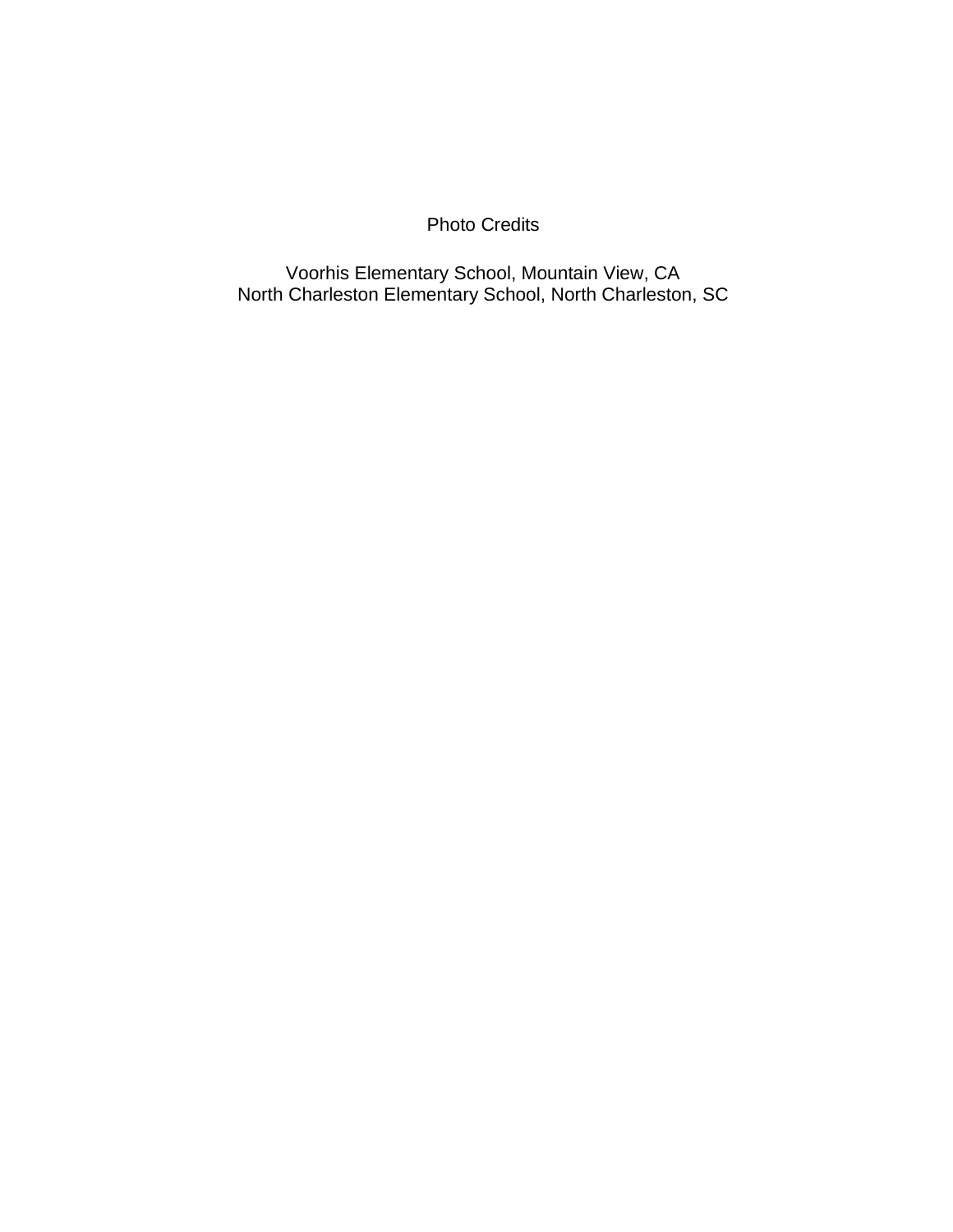#### **Flexible Schedules and Flexible Thinking: How Districts and Schools in NNPS Are Responding to COVID-19 Challenges**

#### **NNPS Annual Report: 2021** *UPDATE* **Data**

#### **Joyce L. Epstein, Ph.D. Steven B. Sheldon, Ph.D. Rachel V. Chappell**

#### **March 2022**

The 2020-21 school year called for flexible thinking, customized schedules, and quick decisions in districts, schools, and families. After COVID-19 closed school doors in March 2020, educators, families, and students hoped to return to some-kind-of-normal in the new school year. However, the Delta and Omicron variants led districts and schools across the country in different directions. Some opened the 2020-21 school year with face-to-face classes; others mixed days at school with days learning from home; and still others continued remote learning online or with instructional packets. NNPS wanted to know: **How did the continuation of COVID in the 2020-21 school year affect the quality of programs of family and community engagement?**

#### **PART 1 2021** *UPDATE* **DATA: DISTRICTS AND SCHOOLS IN NNPS**

## **DISTRICT DEMOGRAPHICS**

Twenty-seven district leaders for partnerships in highly diverse communities across 12 states submitted data on their work and progress on partnerships in the 2020-21 school year.<sup>1</sup>

- Districts were located in central cities (24%), small cities (32%), suburbs (24%), and rural (20%) areas. The districts varied in size with enrollments from 483 students to more than 38,000 students.
- The districts had been members of NNPS for from 1 to 23 years. All districts join NNPS to use research-based approaches to guide schools to strengthen their programs of family and community engagement. They proceed at different rates and face different challenges.
- On average, about 75% of students were eligible for free or reduced-price meals, ranging from 33% to 100% of students across districts.
- The districts served populations of students and families who spoke from 1 to over 70 languages and dialects at home, with an average of 21 languages spoken by students and their families across districts. On average, about 9% of students were English Language Learners (ELL), ranging from under 1% to 55% of students across districts.
- Taken together, district leaders facilitated over 380 schools in the 2020-21 school year.
- District leaders estimated that their schools conducted engagement activities with over 65,000 families in the 2020-21 school year.
- Most district leaders for partnerships (93%) expected to continue in their positions in 2021-22. This kind of stability is important for continuous progress on partnerships in districts and schools (Epstein, Galindo, & Sheldon, 2011).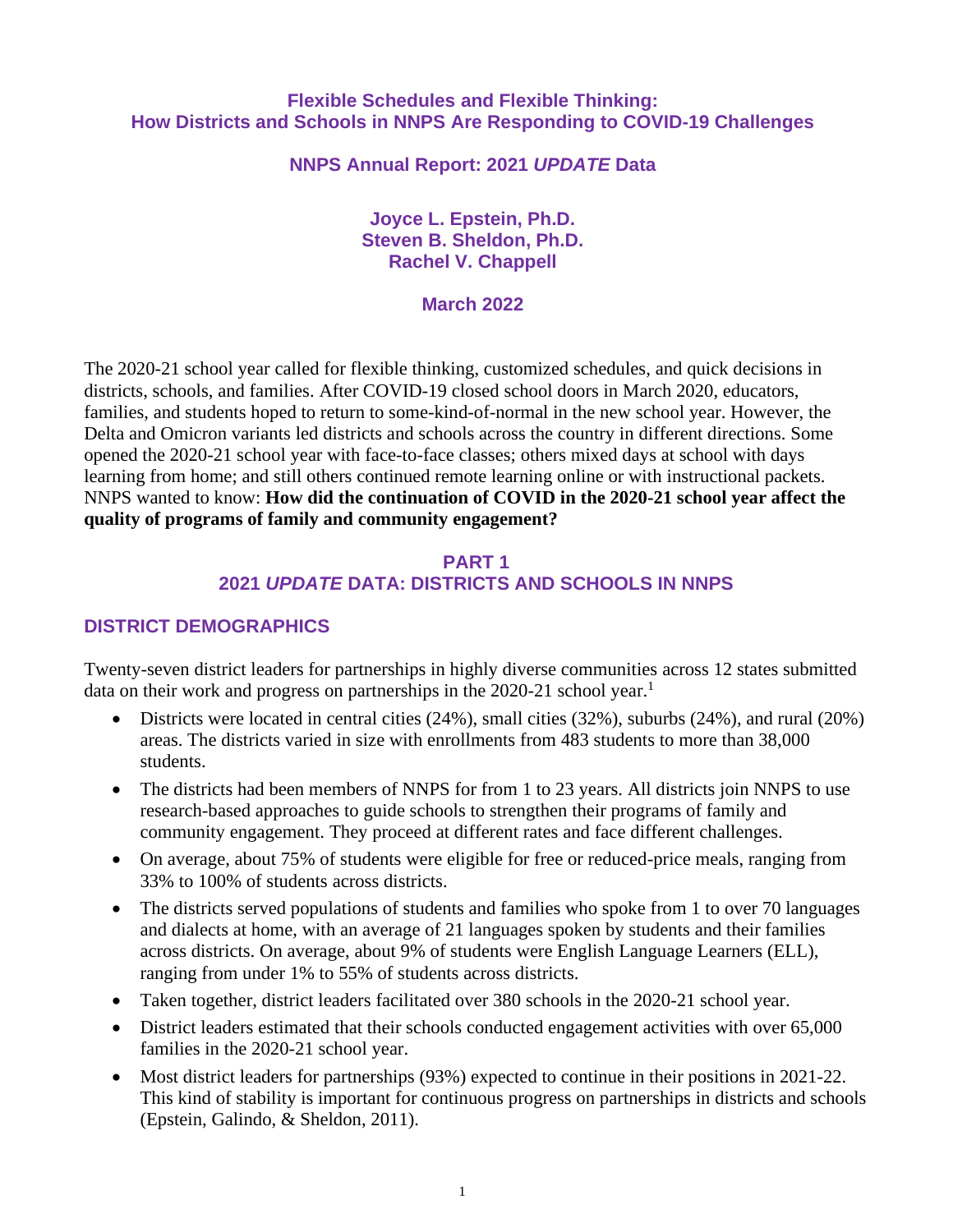### **SCHOOL DEMOGRAPHICS**

Just over 300 school-based Action Teams for Partnerships (ATPs) participated in the 2021 *UPDATE* evaluation. They were located in highly diverse communities in 11 states.<sup>1</sup> The sample included 53 preschools, 154 elementary schools, 13 elementary/middle (K-8) schools, 45 middle schools, and 34 high schools. A few schools (8) combined these secondary grade spans or omitted the information. In this report we summarize data for Elementary Schools (preschool and elementary grades) and Secondary Schools (middle and high school grade levels).

- Schools were located in central cities (32%), small cities (32%), suburban (15%), and rural (22%) areas.
- Schools included students and families who spoke from 1 to 29 languages and dialects at home, with an average of about 3 languages across schools. On average, about 14% of students were English Language Learners (ELL).
- On average, about 86% of students in these schools were eligible for free or reduced-price meals, ranging from 0% to 100% of students across schools.

**Summary.** Districts and schools in NNPS serve economically, racially, linguistically, culturally, and geographically diverse students, families, and communities. The schools serve high concentrations of students who are eligible for free or reduced-price meals at school or distributed to families for students learning from home during COVID closures. Some districts and schools have been members of NNPS for many years and have been working to continuously improve outreach to parents and community partners to support student learning and development. Other districts and schools—new to NNPS—are just starting to use research-based approaches to organize and strengthen their programs and practices family and community engagement. The variations among districts and schools in this sample permit us to analyze whether and how well specific actions affect the quality of partnership programs and outreach to families facing COVID-19 challenges (Epstein, Sheldon, & Chappell, 2021). In other publications, we report results of family and community engagement for students (Epstein & Sheldon, 2016, and in press; Sheldon, 2005, 2007, 2019).

#### **QUALITY OF PARTNERSHIP PROGRAMS**

On the annual *UPDATE* surveys, each district and school in NNPS paints a "portrait" of the status and progress of its partnership program on a continuum from Just Starting (e.g., mainly new and recent members), to Good, Very Good, and Excellent Programs. District leaders and school teams also provide details about the quality of their partnership programs.

#### **District Data**

Figure 1 reports the *Overall Quality* of district partnership programs. Just over 14% of district leaders were planning or just starting their work with NNPS. About 33% reported a good start in the 20-21 school year. A large number of new districts and schools joined the network in the prior school year. Thus, about half of the districts in this year's sample were, appropriately, in start-up stages of program development. Others (mainly more experienced districts), reported good (18%), very good (22%), or excellent (11%) programs. An "excellent" rating requires district leaders to report that their partnership programs at the district and school levels would continue "even if district leaders changed." This kind of certainty about the sustainability of partnership programs is the ultimate goal in NNPS for all districts and schools.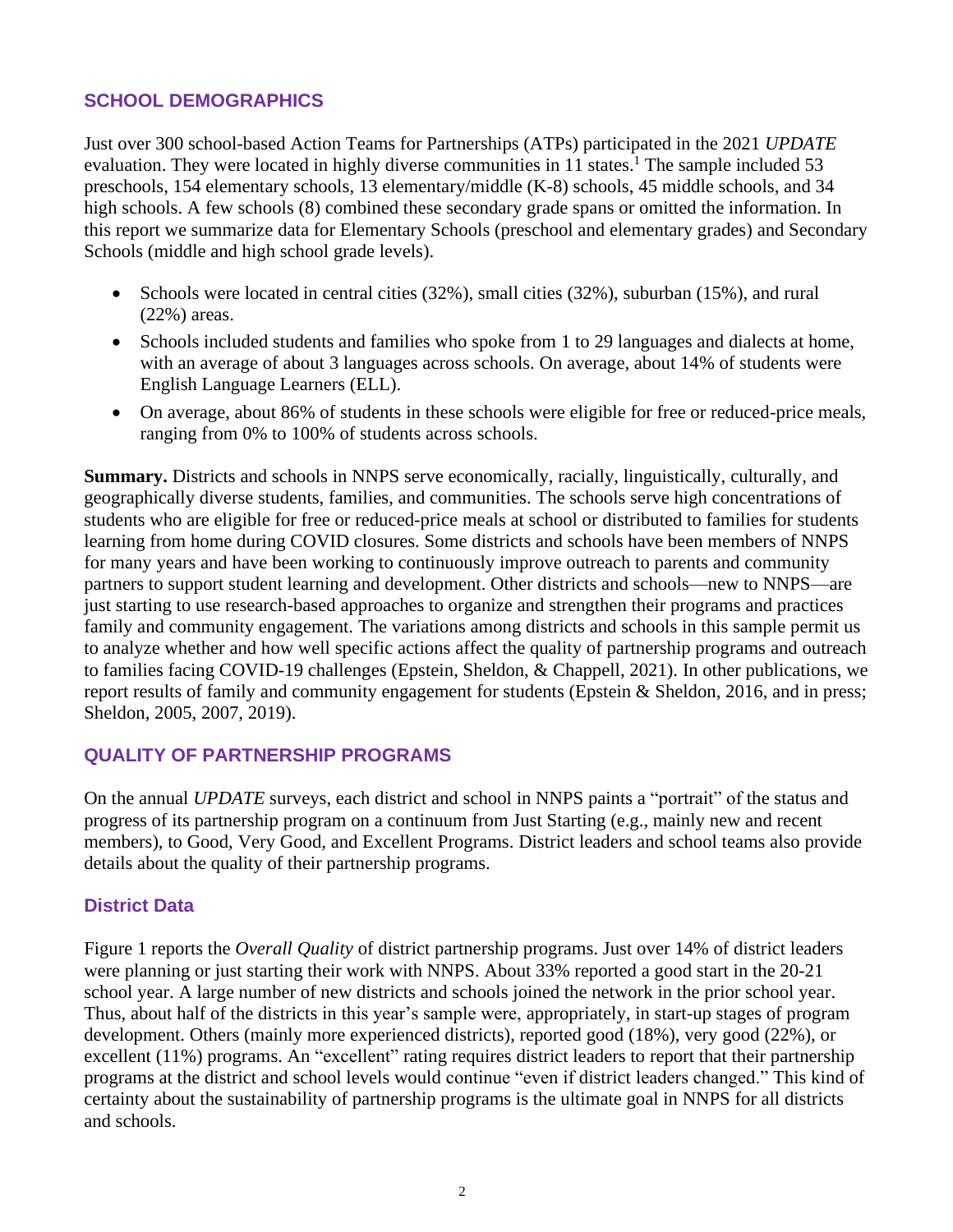The varied "portraits" indicate that district leaders were clear about the status of their programs in the 2020-21 school year. The responses indicate that district leaders were aware that having a very good or excellent program is an on-going improvement process.



Figure 2 explores an important aspect of district leadership—*facilitation of school ATPs*. This 9-item scale  $(a = .92)^2$  measures how actively district leaders fulfilled NNPS guidelines to help school ATPs build their capacities to plan, implement, and evaluate their own school's partnership program in the 2020-21 school year (Epstein, et al, 2019). Responses ranged from Did Not Do, Need to Improve, OK, to Very Well.

Figure 2 shows that over 90% of district leaders reported they did OK or Very Well in helping school ATPs write their *One-Year Action Plans for Partnerships.*

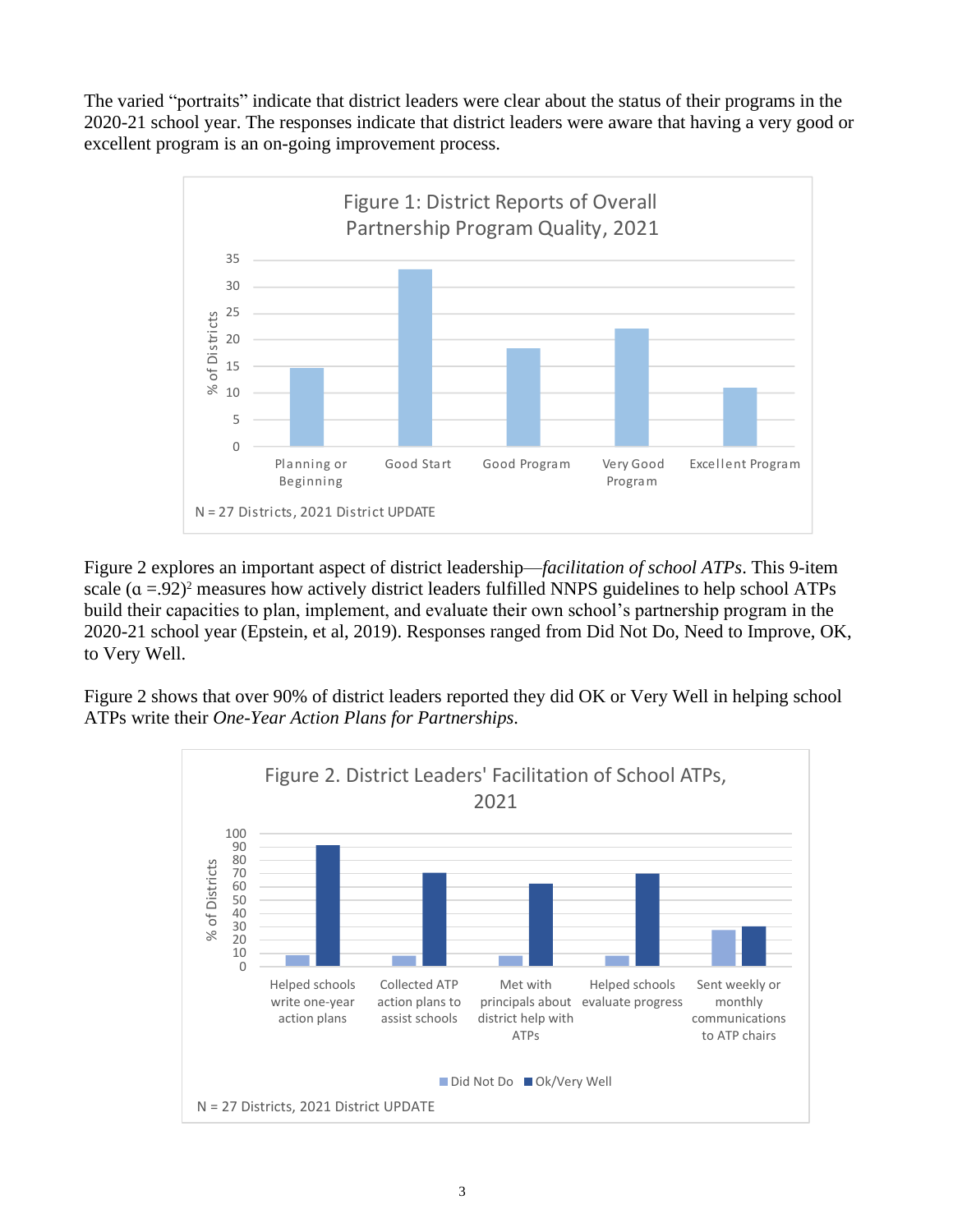Figure 2 shows that most leaders (70%) collected their schools' plans to keep track of and assist the ATPs' work and progress. By contrast, just 30% of the district leaders reported that they communicated weekly or monthly with ATP chairs. This may reflect communication challenges during the year as district and school schedules and locations changed due to COVID-19 conditions and restrictions. These data also tell NNPS that district leaders need additional guidance about the importance of communicating with their school ATPs on a regular schedule.

## **School Data**

ATPs in elementary and secondary schools identified a "portrait" of the *Overall Quality* of their partnership programs that was most closely associated with their school. As shown in Figure 3, elementary and secondary schools were represented across all ratings, from Just Starting to Excellent programs. More elementary schools reported very good or excellent programs than did secondary schools (29.4% vs. 15.1%, respectively). More secondary schools were just starting or had fair/average programs compared to elementary schools (59.5% vs. 34.2%, respectively). The responses created a near-normal curve, as in prior years. This pattern prevails because at any point in time, some schools just joined NNPS, some have worked for several years developing their program, and some schools have strong district leaders who guide them to continually improve their programs.



Figure 4 features a few major implementation activities of school-based partnership programs. This year's measure of *Implementation* is a 5-item scale  $(a = .90)$  on how well the ATP implemented and evaluated their planned partnership activities in the 2020-21 school year. Responses (scored 1-4) ranged from Did Not Conduct, Need to Improve, Doing OK, to Doing Very Well on the implementation activities. Figure 4 reports the average scores for elementary and secondary schools on these items. Elementary schools reported close to "doing OK," on average. Secondary schools reported similar, but slightly lower, levels of implementation of partnership activities. In NNPS, even schools that are doing very well in the prior school year are expected to continue to improve the quality of their plans, outreach to families, and evaluations of program quality in the next school year.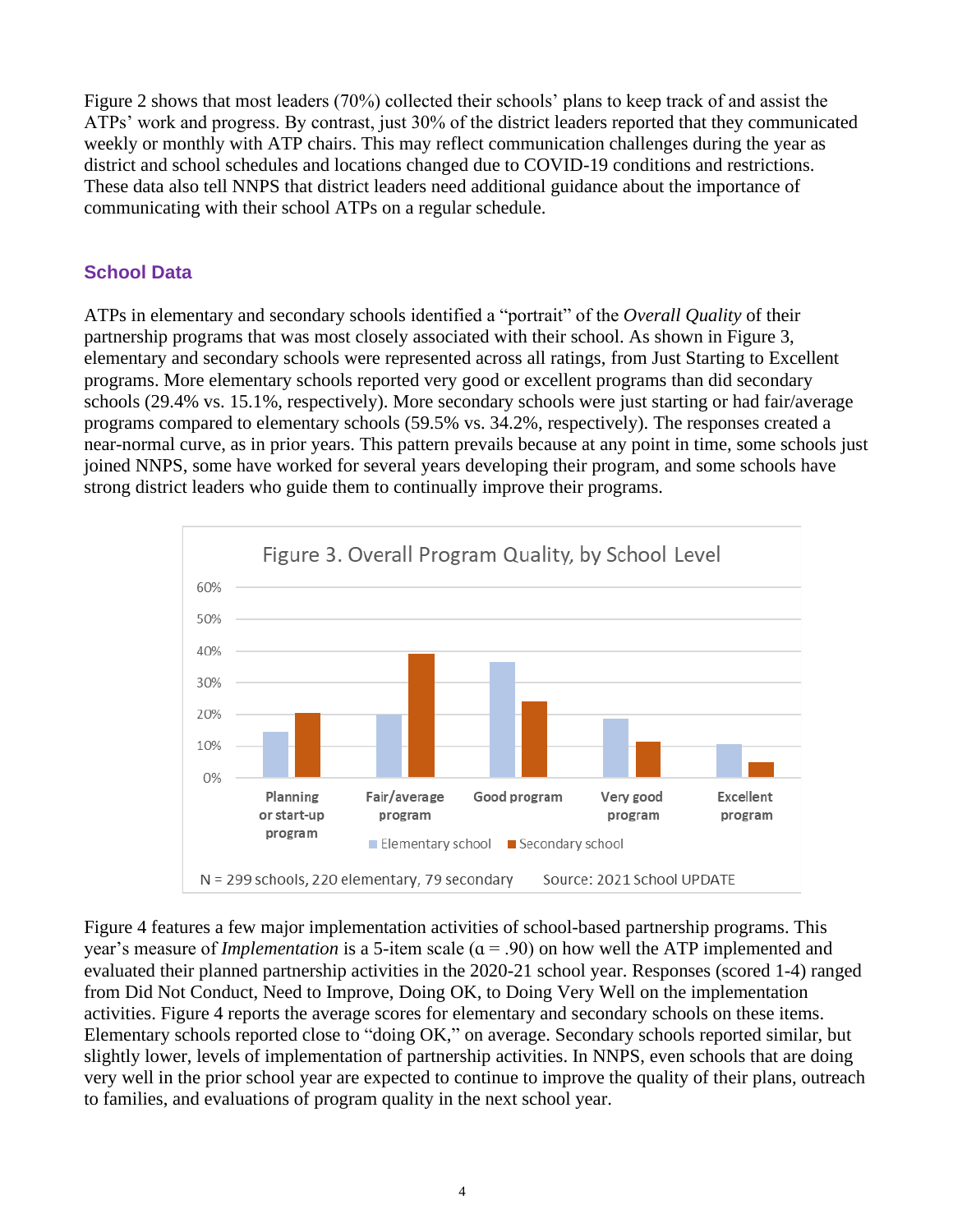



# **Addressing COVID Challenges to Family Engagement and Student Learning**

## **DISTRICT DATA**

Districts in NNPS made important decisions at the start of this school year. They faced several challenges, including the availability of school bus drivers, substitute teachers, adequate space and air quality in classrooms, mask mandates and cleaning regimens, parents returning to their workplaces, and other school, family, and community conditions and constraints.

**Flexible schedules; flexible locations.** Districts opened the 2020-21 school year on different schedules and locations. A few (12%) invited all students in all schools to return to face-to-face classes. More (35%) started the year with all students continuing remote learning from home. Some (23%) set a hybrid schedule for all students to attend face-to-face classes on certain days each week, and to learn from home on other days. Still others varied these options in some schools with some students.

Districts reported that their school schedules and locations changed once (26%) or twice or more (41%) during the school year. Teachers, students, and families had to remain "on alert" for changes in school locations as the Delta and Omicron variants of COVID-19 surged and faded throughout the year. In some districts, face-to-face meetings with parents resumed. In other districts, parents and community partners were not permitted to enter district or school buildings.

**Solving COVID-19 challenges.** District leaders reported whether and how strongly they addressed key challenges created by COVID-19. *Addressing COVID-19 Challenges* (7-item scale; ɑ = .79) measured district leaders' efforts to provide teachers with resources for student learning online; equipment for students who had no computer at home; resources for students who needed remedial instruction; and whether they communicated with school ATPs on a regular schedule.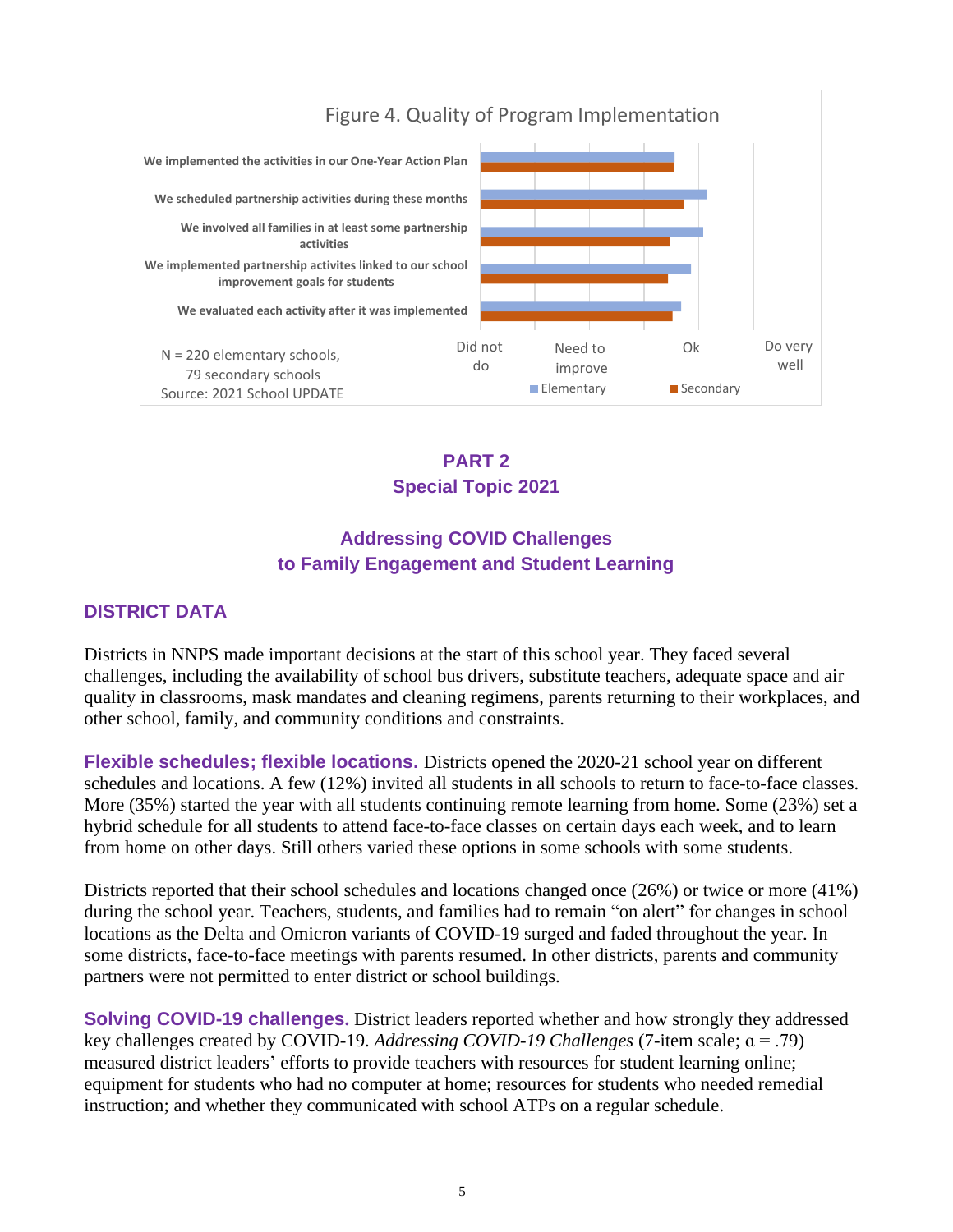Figure 5 shows that district leaders in NNPS were working to meet the needs of teachers, families, and students under COVID-19 conditions in the 2020-21 school year. Just about all district leaders strongly agreed (60%) or agreed (35%) that they helped schools obtain computers and internet access for students who lacked technology for online learning. Just about all district leaders strongly agreed (56%) or agreed (44%) that they helped teachers obtain or develop resources and lessons for students' online learning. Most district leaders agreed or strongly agreed (81%) that they continued to guide teachers and school ATPs on creative ways to design or redesign family engagement activities in virtual formats.



Another set of questions asked district leaders for partnerships to compare their work with families in pre-COVID and post-COVID years. Figure 6 shows that 100%—all district leaders—reported that, due to COVID-19, their district and schools "improved the use of technology to connect with all families." Nearly all (93%) also reported that they "gained new insights into the lives of students and families" in the past two years through close connections with all families when students were learning from home.



About 70% of district leaders noted that COVID conditions required them to provide teachers and families with more ideas than in the past for fun and creative activities for students to do at home. These COVID-generated "learnings"—new uses of technology, more insight into the lives of students, and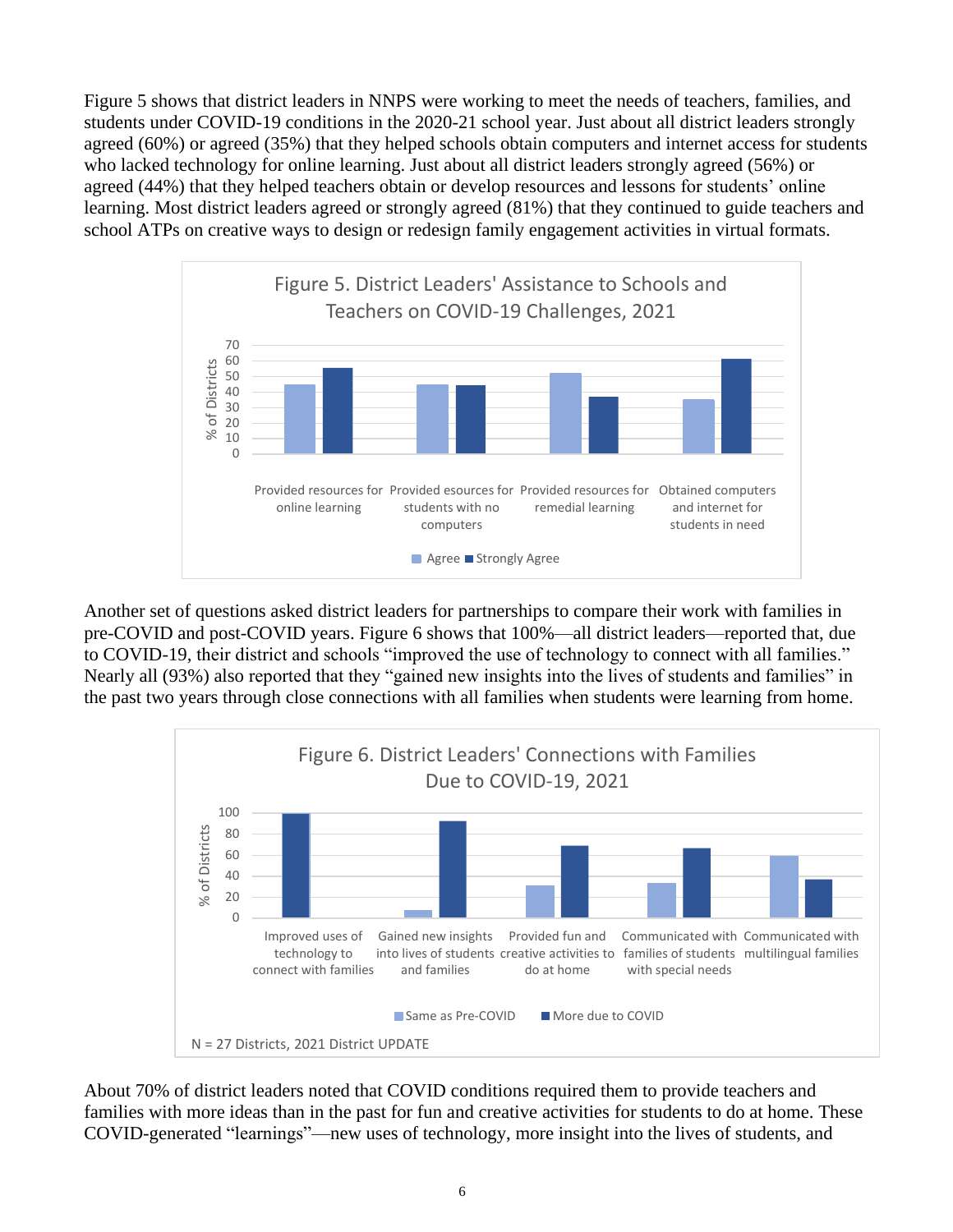more creative activities for student learning—are among the positive results of COVID-19 disruptions that are likely to continue to improve partnership activities in the future.

## **District Correlates**

Table 1 reports how district leaders' scores on the *Addressing COVID-19 Challenges* scale are associated with the quality of district programs of school, family, and community partnerships in the 2020-21 school year. Leaders addressed more COVID challenges if they organized their offices to lead the district's partnership agenda ( $r = 0.532$ ,  $p < 0.01$ ) and if they actively facilitated their schools' ATPs to strengthen their own programs of family and community engagement ( $r = .408$ ,  $p < .05$ ). Districts working for more years with NNPS tended to address more COVID challenges than new districts in the network (r=.312. p<.10).

## **Table 1. Correlates of District Leaders' Attention to COVID-19 Challenges to Teaching and Learning**

| <b>District</b><br><b>Measure</b>                                                                                       | Leadership<br>for<br><b>Partnerships</b> | <b>Facilitation</b><br>οf<br><b>School ATPs</b> | Years<br>Working<br>with NNPS | $%$ free- or<br>reduced-<br>price meals | #<br>Languages | Location<br>(urbanity) |
|-------------------------------------------------------------------------------------------------------------------------|------------------------------------------|-------------------------------------------------|-------------------------------|-----------------------------------------|----------------|------------------------|
| <b>District</b><br><b>Assisted</b><br><b>School ATPs</b><br>and Teachers to<br>Meet COVID-19<br>Challenges <sup>1</sup> | $.532**$                                 | .408*                                           | $.312*$                       | <b>NS</b>                               | <b>NS</b>      | <b>NS</b>              |

*<sup>1</sup>Addressing COVID-19 Challenges Scale*

Source: 2021 DISTRICT *UPDATE*, N=27

Zero-order correlations: \*\* p<.01, \* p<.05, # p<.10, NS= Not significant

Note: The small size of the district sample encourages attention to strong associations above .310, p<.10.

It is also important to note that district leaders' attention to COVID challenges was not significantly (NS) linked to background characteristics of the schools in their districts. Table 1 shows that district leaders' attention to COVID challenges was not associated to their location in urban, suburban, or rural areas, the percentage of students eligible for free or reduced-price meals, or the number of different languages that families spoke at home.

Although correlations cannot be interpreted as "causation," the data suggest that, regardless of district demographics, leaders for partnerships with stronger partnership programs did more to address unexpected COVID-related challenges to connect with teachers, families, and students in the 2020-21 school year.

In other analyses, we found that district leaders whose schools started the year with all students continuing remote learning from home reported doing more than leaders following face-to-face or hybrid schedules to obtain computers for students ( $r = .590$ ,  $p < .01$ ). The districts with all students learning from home likely included schools with many students who still lacked adequate technology for online learning.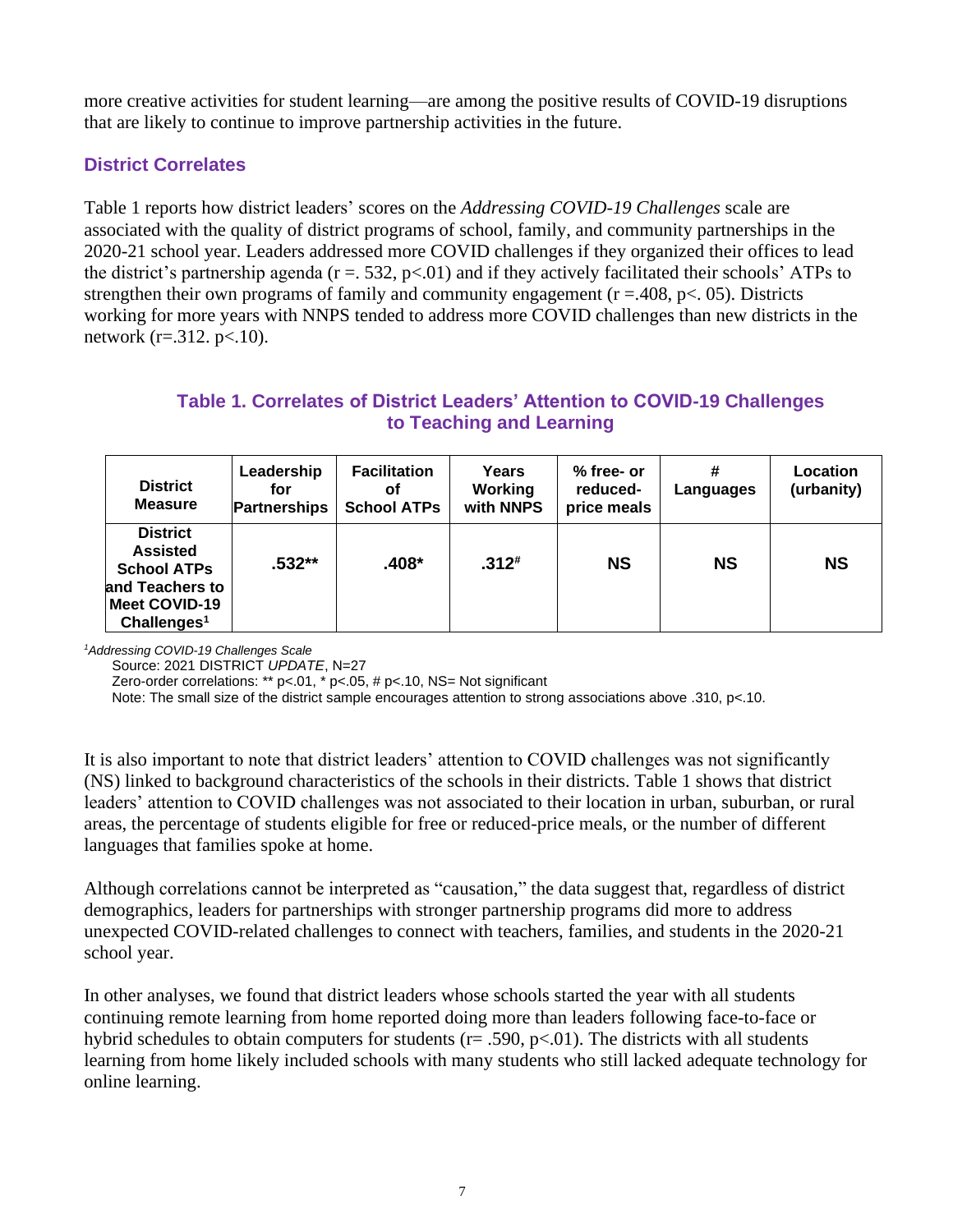## **District Examples of Responses to COVID-19 Challenges**

Almost all district leaders (25 of 27) added comments at the end of the *UPDATE* evaluation. Chart 1 summarizes typical examples of good partnership activities conducted during the 2020-21 school year and district leaders' plans for next steps to continue to strengthen their programs.

#### **Chart 1 Examples: DISTRICT reports on School, Family, and Community Partnerships in the 2020-21 School Year**

## **Part A. A Few District Best Practices**

- The district created a parent portal that included videos in English and Spanish on how to use all of the technology and devices in their schools.
- We used surveys to find out what our families needed to be successful with virtual learning. Then, we put a lot of information on our district website for parents to access.
- Created and shared with students and families 4 videos about the technology platforms that would be used district-wide by students.
- Provided a special district e-mail address that parents could use to ask questions about the re-opening of school and operation plans. Contacts were filtered to appropriate staff responsible.
- We worked closely with several community agencies to connect with and assist families who were struggling. We developed a translation committee to look at how to best reach and include families who spoke different languages.
- All schools engaged in parent e-mail drives to ensure that parents had registered e-mail addresses so that they received district and school information.
- Just about every school had an Open House that was well attended. Families and teachers were excited to get the new school year started.

#### **Part B. District Reports of a Few of Their Schools' Best Practices**

- One school created a weekly program that brought the school (e.g., teacher and student activities) out to the community. Parents and staff coordinated and conducted the program.
- For *Virtual Math Night*, one school distributed supplies needed for activities in advance. Students and families logged in.
- *Lawn and Learn* invited families to bring lawn chairs to sit under oak trees for hands-on tutorials online.
- One school conducted a virtual workshop for parents on ways to keep kids learning over the winter break. It was well attended.
- *We Hear You* is a series of virtual meetings with parents to encourage 2-way communication.
- The school published its own *I AM ME Book Project* with stories by families, students, and teachers on themes of reading/literacy, social studies, and equity issues.
- By conducting *Parent-Teacher Conferences* online, more families were able to "attend" and participate.
- *Academic Night* focused on math and reading in the elementary grades and college and career awareness activities with area business representatives in the middle and high school grades.

#### **Part C. Next Steps to Improve Family and Community Engagement**

- This district plans to increase the number of schools with ATPs in its network and raise awareness of the ATPs in our community.
- More principal buy-in. We have good principal support, but not as much as needed to fully support the ATPs and programs of family and community engagement in all schools.
- Provide on-site training at schools to address areas needing improvement in individual schools. We need to help more parents feel comfortable filling leadership roles such as ATP Chair or Co-Chair.
- We will do more to prepare ATPs to fully implement activities in their action plans to support school goals for student success.
- At the MS/HS levels, the district will focus on engaging parents and students on career awareness and options for students who are not planning to attend a 4-year college.

See more examples of district and organization best practices in *Promising Partnership Practices 2021,* at [www.partnershipschools.org](http://www.partnershipschools.org/) in the section Success Stories (Thomas, et al., 2021)..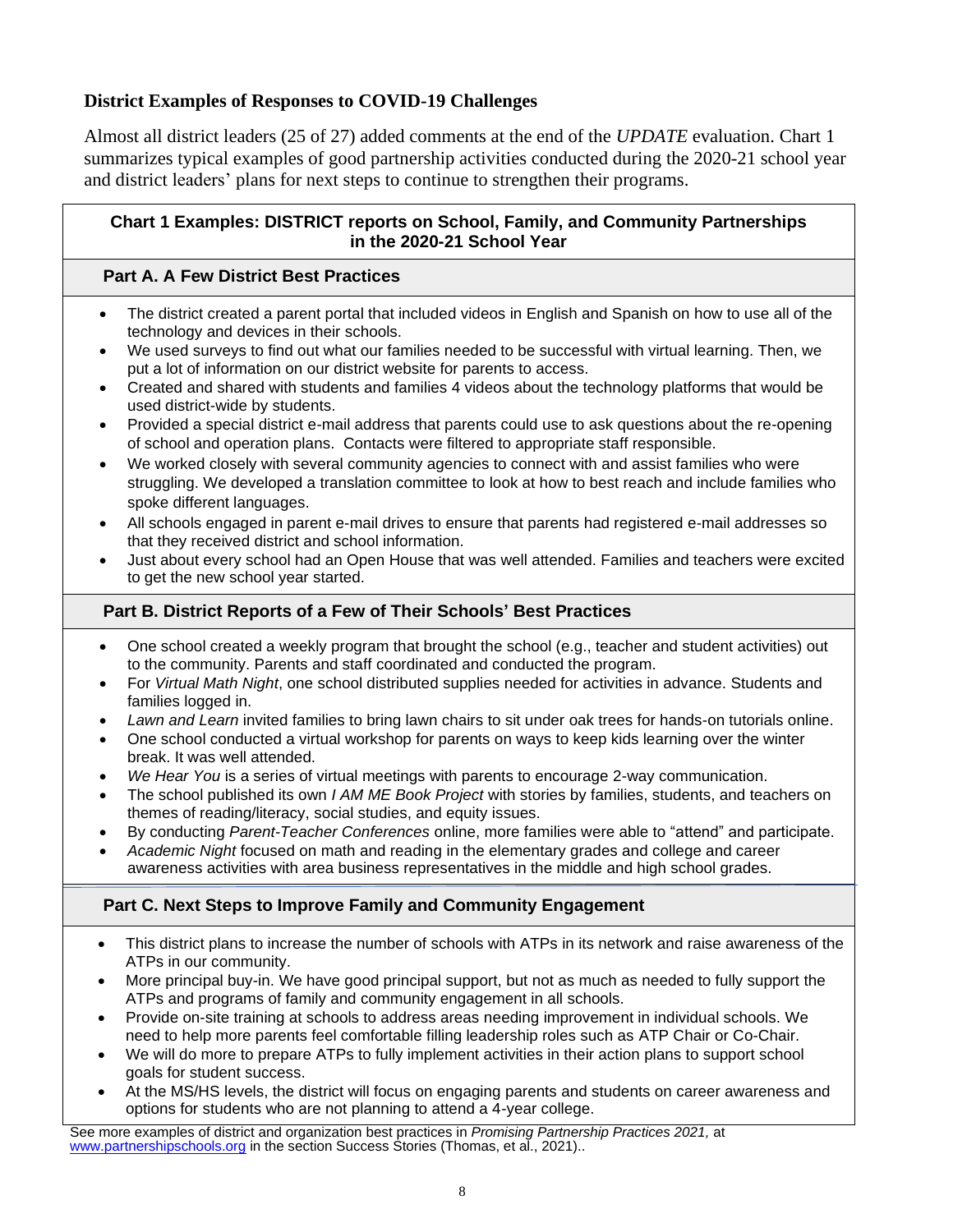Panel 1 of Chart 1 emphasizes the importance to district leaders for partnerships of using various technologies to contact students and families. Panel 2 shows district leaders' awareness that their schools are implementing creative connections with families to support and increase student learning and academic achievement. Some also included strategies to include students with families in partnership practices. Panel 3 lists typical next steps that district leaders plan to strengthen in the next school year. Many focused on improving teamwork and helping ATPs improve connections with families in ways that increase student learning, career awareness, and post-secondary plans.

## **SCHOOL DATA**

**Flexible schedules; flexible locations.** We asked school-based Action Teams for Partnerships (ATPs) whether their school returned to in-person classes, virtual schooling, or a hybrid of the two. The results show that there was no one way that schools operated through the 2020-21 school year. The largest percentage of schools conducted full-time remote learning for all students (43%). Other ATPs reported fully in-person schooling (17%), daily in-person schooling for some students (22%), and some face-to-face school on some days of the week (18%). The diversity in how schools operated combined with many schedule changes. Fewer than 20% of ATPs reported that their starting school schedule and location remained constant through the end of the year. About 60% reported that their school operations changed *more than once* during the school year. These figures reveal a high degree of fluidity, transitions, and disruptions experienced by school staff, teachers, families, and students in 2020-21. Nevertheless, these ATPs persisted in working to confront the challenges of COVID-19.

**Solving COVID-19 challenges.** *Facing Challenges of COVID-19* is an 11-item scale (ɑ = .81, scored 1-4 for Conducted Very Well, Need to Improve, Will Do Next Year, or No Plans to Do This) on specific actions to meet partnership challenges during COVID-19. A large percentage of ATPs reported that their school did many of the listed practices very well. At the same time, as shown in Figure 7, about one-third of ATPs indicated that they need to improve specific practices: Communicating with all families about partnership activities (31%); conducting workshops or meeting with families at school or online (32%); gathering families' input on school decisions (35%); and getting information from workshops or meetings to family members who could not attend (38%). Additionally, one-quarter (25%) of ATPs agreed that they could improve connections with community partners to benefit students. These patterns were similar across elementary and secondary schools.

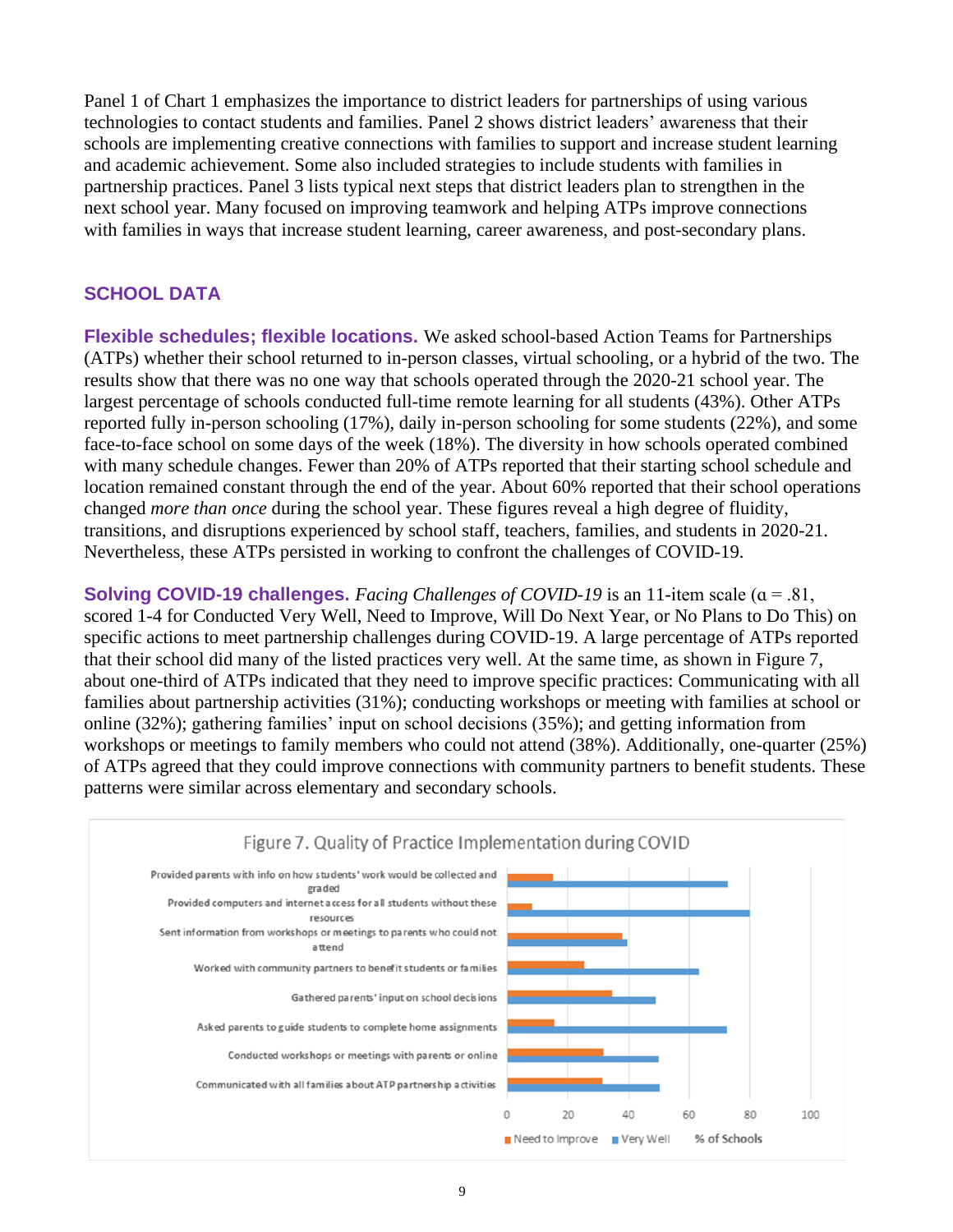It is equally important to note that certain activities were implemented very well by a majority of NNPS schools. These practices include: Provide families with computers and internet access (80%), ask parents to guide students to complete home assignments (72%); and provide families information on how students' assignments are collected and graded (73%). Most school ATPs reported that they were doing very well on these fundamental connections needed for virtual schooling and student learning. These patterns were similar across elementary and secondary schools.

ATPs reported how some partnership efforts changed due to COVID-19. They noted whether practices occurred more often, about the same amount, or less often than before COVID-19. Figure 8 shows that almost 90% of schools increased their *use of technology* to connect with families. Nearly 80% believed they *gained new insights* into the lives of students and families. Over 60% reported that their ATP and school provided *more ideas to families about activities to do at home*.



About half of the school ATPs reported doing more to help guide families of students with special needs, and even fewer (about one-third) said they did more during COVID-19 to communicate with families who do not speak English at home. These last two findings are critical given national reports about how these already-disadvantaged groups have struggled to be adequately served during the COVID-19 pandemic (Dorn et al., 2020; Hoofman & Secord, 2021). It may be that some NNPS schools with strong partnership programs already had good communications with these groups of parents, making pre- and post-COVID connections similar (same as) in practice. NNPS can explore these patterns with other data.

## **School Correlates**

Table 2 reports correlates of ATPs actions to solve COVID-19 challenges with important qualities of their programs of school, family, and community partnerships. We learned that scores on the *Facing Challenges of COVID-19* scale are significantly and positively correlated with the overall quality of the school's partnership program  $(r=.468)$ ; the quality of basic and advanced program implementation  $(r=.232; r=.509$ , respectively); the extent of support from school colleagues  $(r=.509)$ ; and district facilitation (r=.509).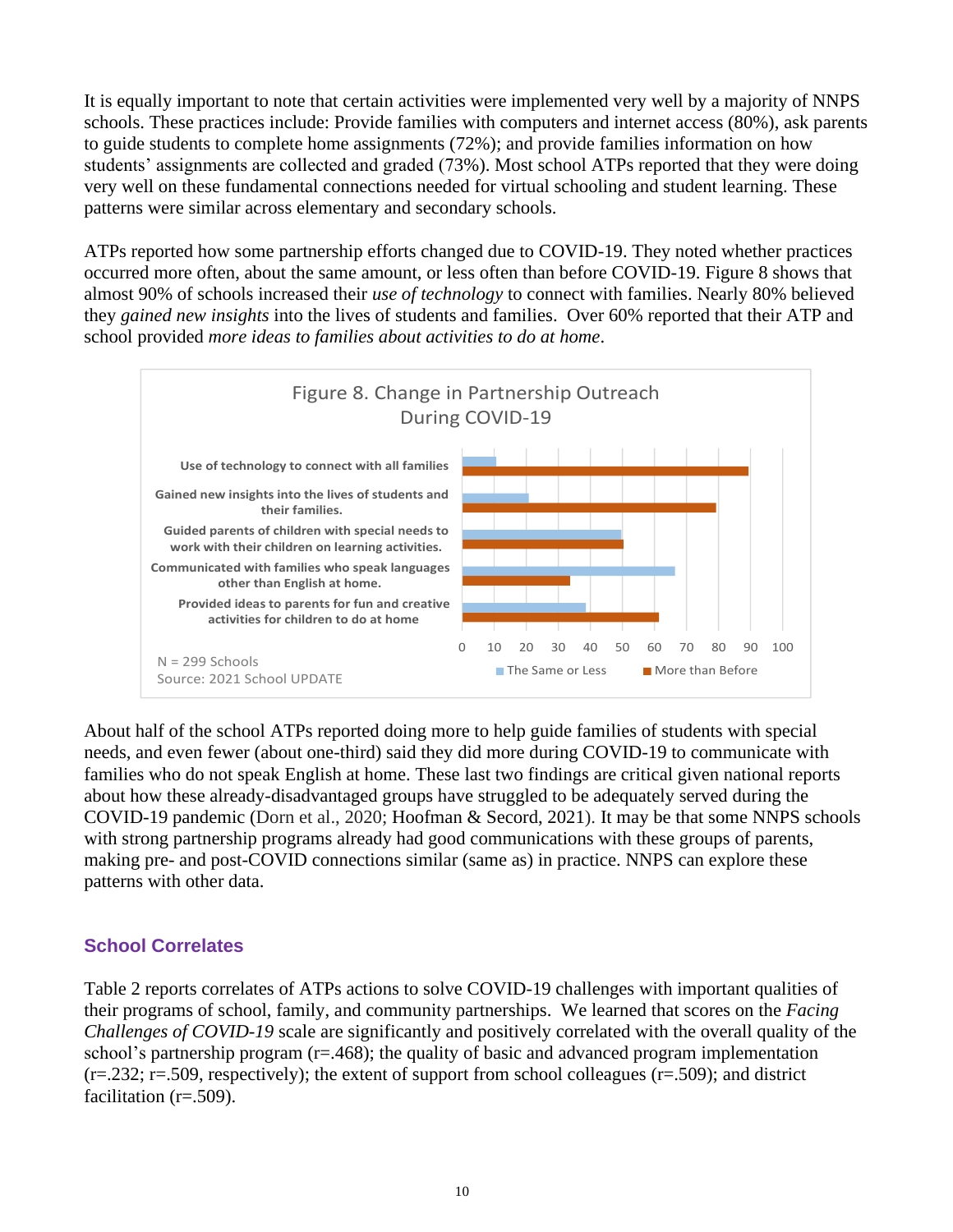## **Table 2. Correlates of SCHOOL ATP Partnership Program Qualities and Responses to COVID-19 Challenges**

|                                                                                                                | Overall<br><b>Program</b><br>Quality | <b>Basic</b> | <b>Program</b><br>Implementation   Implementation | <b>Collegial</b><br><b>Support</b> | <b>District</b><br><b>Support</b> |
|----------------------------------------------------------------------------------------------------------------|--------------------------------------|--------------|---------------------------------------------------|------------------------------------|-----------------------------------|
| <b>Actions to Solve</b><br>COVID-19<br><b>Challenges to Family</b><br>and Community<br>Engagement <sup>1</sup> | .468***                              | $.232***$    | $.509***$                                         | $.379***$                          | $.324***$                         |

<sup>1</sup>*Facing Challenges of COVID-19 Scale* Source: 2021 SCHOOL *UPDATE*, N=312 Zero-order correlations: \*\*\*p<.001, \*\*p<.01, \*p<.05.

In short, school ATPs did more to try to solve COVID-challenges to family engagement, teacher practices, and student learning if the school had stronger partnership programs. Measures of the overall program quality, program implementation, collegial support, and district facilitation all predicted whether ATPs reported that their school was "doing very well' in addressing partnership challenges related to COVID-19. The positive and significant correlations are unlikely to be due to chance.

In other analyses, we learned that the overall quality of partnership programs encouraged ATPS to address particular COVID-19 challenges including conducting workshops for families in person or online ( $r = .483***$ ); gathering family input to school decisions ( $r = .442***$ ); and working with community partners to benefit students and families ( $r = .439***$ ). These relationships suggest the programmatic work implemented by schools in NNPS and supported by district leaders serve as a strong foundation for addressing the unexpected challenges to connecting with families and students caused by COVID-19.

It is important to note that school percentages of students eligible for free or reduced-price meals and the percentages of students identified as English language learners were not significantly (NS) associated with school efforts to respond to COVID-19 challenges to connect with families in new ways. This tells us that ATPs in schools with few or many economically-stressed students and families worked in similar ways to try to help students keep learning from home during the COVID crisis.

#### **Examples of School ATPs' Best Practices, Challenges, and Next Steps during COVID-19 Crisis**

ATPs shared a best practice that their school conducted to support partnerships during the COVID-19 crisis through the end of the 2020-21 school year. Chart 2 shows that ATPs used many social media platforms to contact parents and students, hold meetings, and deliver resources (e.g., extra food, medicines, computers).

Many ATPs and teachers concentrated on connecting with parents when their children were "absent" from online classes to learn if and how to help these students attend class every day. They created new designs for home visits; put meeting information in video format on-line; had virtual meeting spaces for families to connect with teachers, administrators, and other families; provided families and students with computer hardware and software; and started a parent group for non-English speaking families.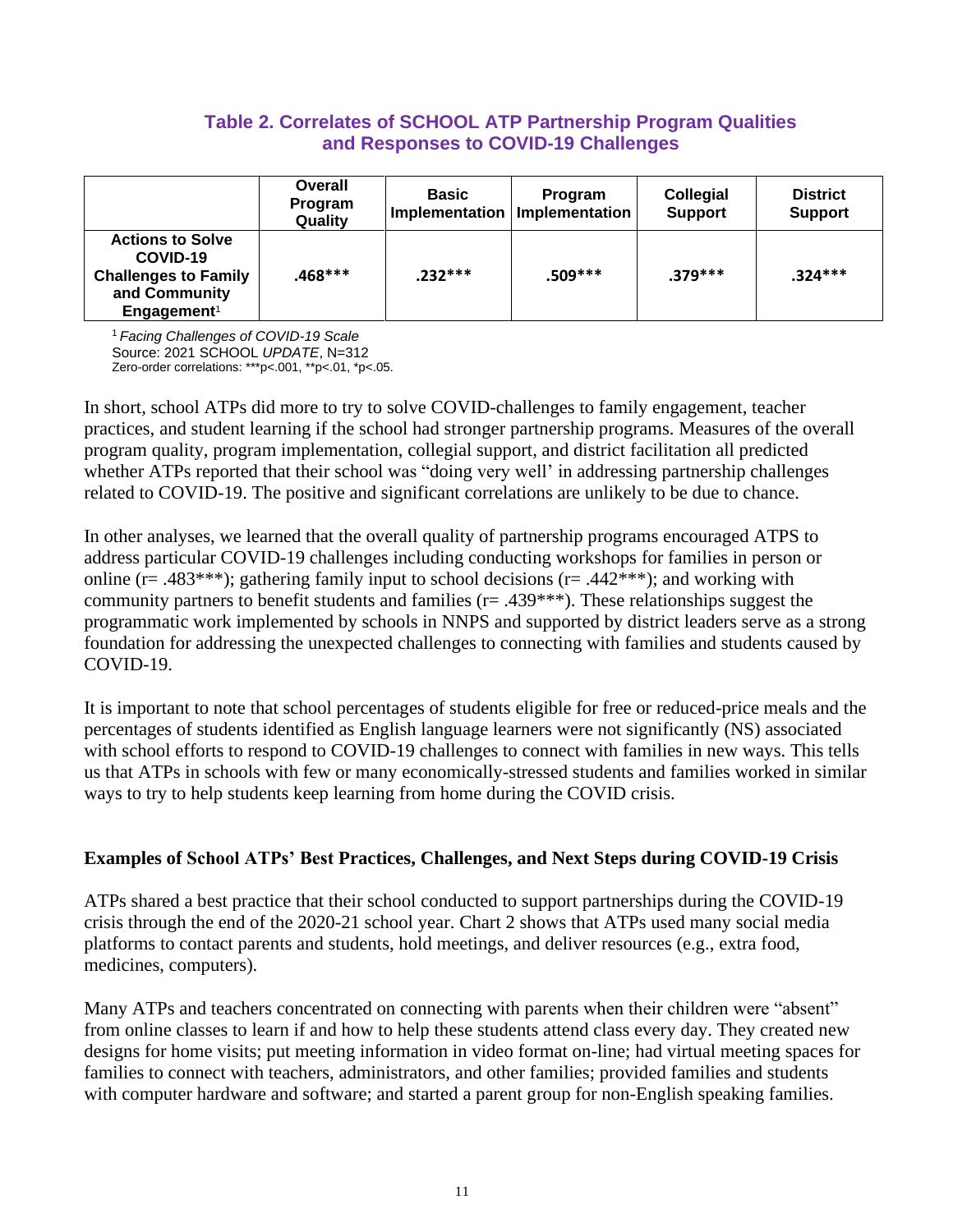#### **Chart 2. SCHOOL ATP Reports on Partnership Actions during COVID-19 Crisis**

#### **Part 1. Examples of School Best Practices during the 2020-21 School Year**

- We met with every parent and student at the beginning of their assignment to our school to share and discuss our school and district. We also developed growth goals and lines of communication.,
- We offered online book club groups for parents and guardians.
- Virtual coffee chat used MS Teams to conduct virtual coffee chats. Families dialed in using their phones as we conducted language-based coffee chats.
- We used informative videos by the administration and certified staff. They seemed a lot more personable than fliers and voice messages.
- We provided laptops, headphones, and supplies to all students at the beginning of the year.
- We helped all families in need register for hot spots and laptop distributions so 100% of students had the technology they needed.
- The creation of *Familias Unidas de Frost-Bilingual* is a parent group that focuses on the leadership capacities of our families.
- All parents were given an opportunity to participate in our yearly Open House, virtually. All virtual Open Houses were taped and loaded to our new YouTube channel.
- One of the best practices for engaging families was our work with community partners to ensure basic needs were met so that student learning could continue at home (food, school libraries, computers, etc.)
- We sent out surveys to parents to find out their needs.
- Our school provided on-site technology assistance for families and launched a team for home visits to provide food/technology assistance and others recourses to virtual students

#### **Part 2. Reports of Parents' Concerns during the 2020-21 School Year**

- What are students gaining and losing due to screen time?
- How can we extend the number of hours our children are back in school?
- Will my child be ready for kindergarten?
- Parents want to know how to help their child during remote learning sessions.
- What guidance is being given to high school students about options after high school?
- How are grades given and how long do students have to complete online lessons and assignments?
- How is my child's attendance determined and how does attendance affect grades?
- Many parents are concerned about keeping their children safe from Covid-19
- Most parents want to know about technology and resources at home to help their child.
- Most want to know about the health and safety policies and procedures that schools and districts are putting into place.
- Parents are seeking face to face activities to enjoy engagement activities again.
- The most common concern is keeping their child engaged during remote learning
- Parents want to know when we are returning to in-person learning.

See more examples of schools' best practices in *Promising Partnership Practices 2021* a[t www.partnershipschools.org](http://www.partnershipschools.org/) in the section Success Stories (Thomas, et al., 2021).

Panel 2 of Chart 2 shows that parents' most common concerns include: Understanding information from districts and schools on systems to grade students' work; ways that parents can provide feedback to districts and schools; how to use technology effectively when children are learning from home; strategies to motivate students in remote learning; supporting children's social-emotional development across grade levels in face-to-face and remote learning; and deciding if and when schools are safe and healthy for children to return to in-person classes.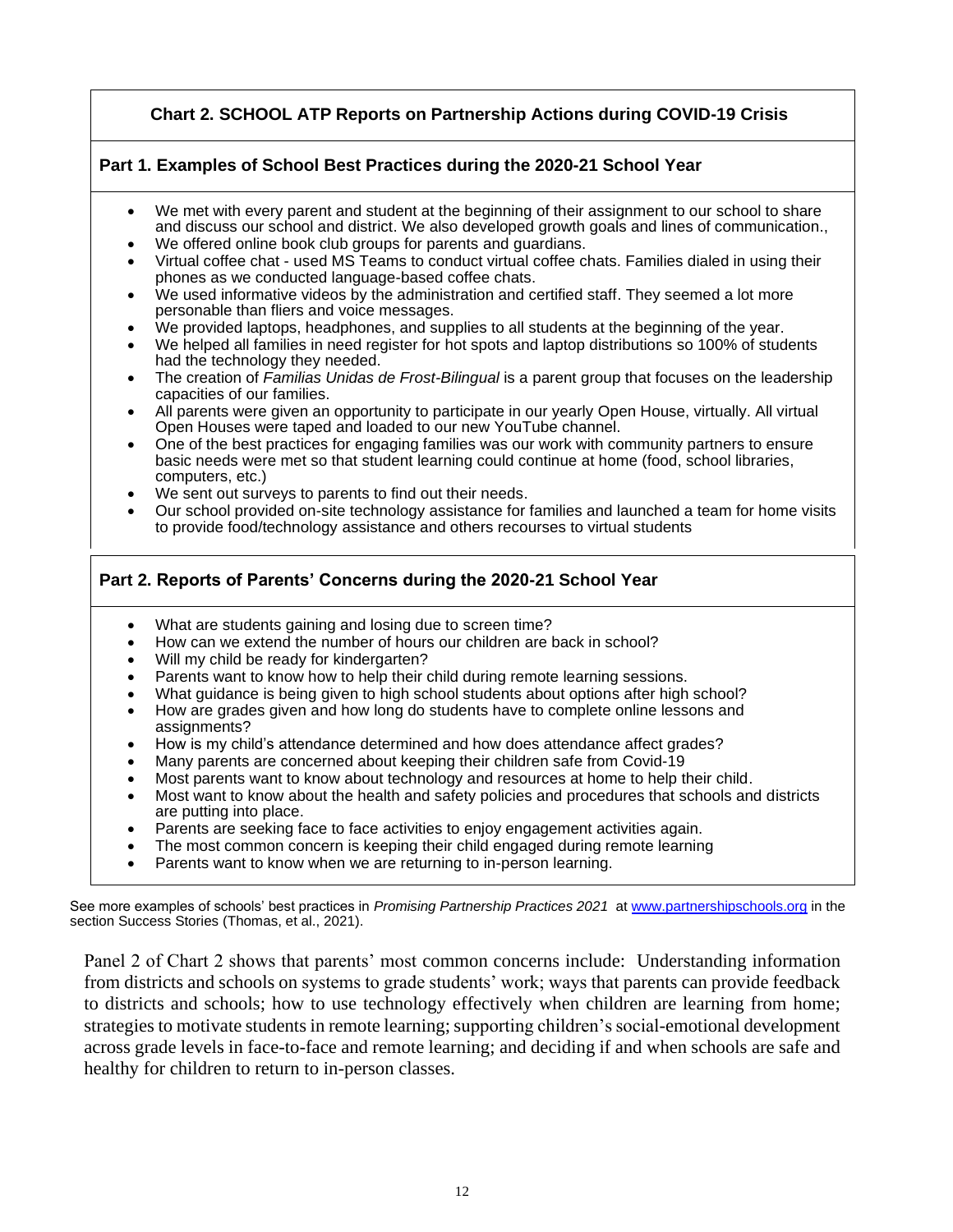## **Summary and Conclusions**

Despite the disturbances and disruptions that characterized the 2020-21 school year due to COVID-19 variants, district leaders for partnerships and school teams continued to guide their schools to conduct responsive family engagement activities. They worked under unprecedented conditions to assist teachers with remote teaching tasks and to communicate with families to help them support their children's learning from home. The 2021 *UPDATE* data revealed three areas that continue to need attention from districts and schools in the next school year.

**Students' learning losses.** The 2021 *UPDATE* asked district leaders and school teams to estimate the percentages of students in their district who started the school year in need of remedial instruction in reading/English Language Arts and math to catch up on skills missed due to the COVID-19 closures in the prior school year. About half of the district leaders (47%) and similar percentages of school ATPs reported that *more than half* of their students (50%-100% of students) needed remedial instruction in both subjects. The others (just over 50% of districts and school ATPs) estimated that *up to half* of their students need to catch up on these skills.

This is a big challenge that will not be quickly solved, as it takes time and well-designed, engaging materials to help students catch up *and* move ahead on reading and math skills at the same time.

**Progress and persistent problems with the digital divide.** Both district leaders and school ATPs reported working with community leaders and local organizations to obtain computers and internet access (e.g., local hotspots, increased bandwidth) for students who lacked the necessary technology to participate easily in online classes. They made some progress in the 2020-21 school year and provided many students with needed equipment. However, more than a year after the onset of COVID-19, about 30% of district leaders and more than 40% of school ATPs estimated that from 25% to 100% of their students still did not have working computers and adequate internet access at home.

Not surprisingly, district leaders and school teams linked the lack of computers and internet access at home with students' learning losses. District leaders reported strong connections of the lack of computers with students' need for remedial instruction in reading/language arts ( $r=51$ ,  $p<01$ ). School ATPs associated students' lack of computers and technology at home with the percentage needing remedial instruction in reading and math ( $r = 28**$  and  $r = 25**$ ,  $p < 01$ , respectively). According to district leaders and school teams, the digital divide remains a destructive force disrupting many students' learning. This is a persistent problem that requires continuing attention.

**Hoping for More and Better.** In thinking ahead to the next school year, many district leaders and school ATPs raised one common wish: To return to more face-to-face connections to meet, greet, and strengthen relationships with parents. They recognized that over the past two years they learned new technologies to connect with parents. The new connections actually increased the participation of many parents who, pre-COVID, were unable to attend meetings and activities at school. This "silver lining" on the dark cloud of COVID is likely to continue in the future. At the same time, district leaders for partnerships and school teams acknowledged that they missed the depth of connections that come from meeting parents in person to hear their views and experience the fun and pride of students' presentations and productions, as in pre-COVID days.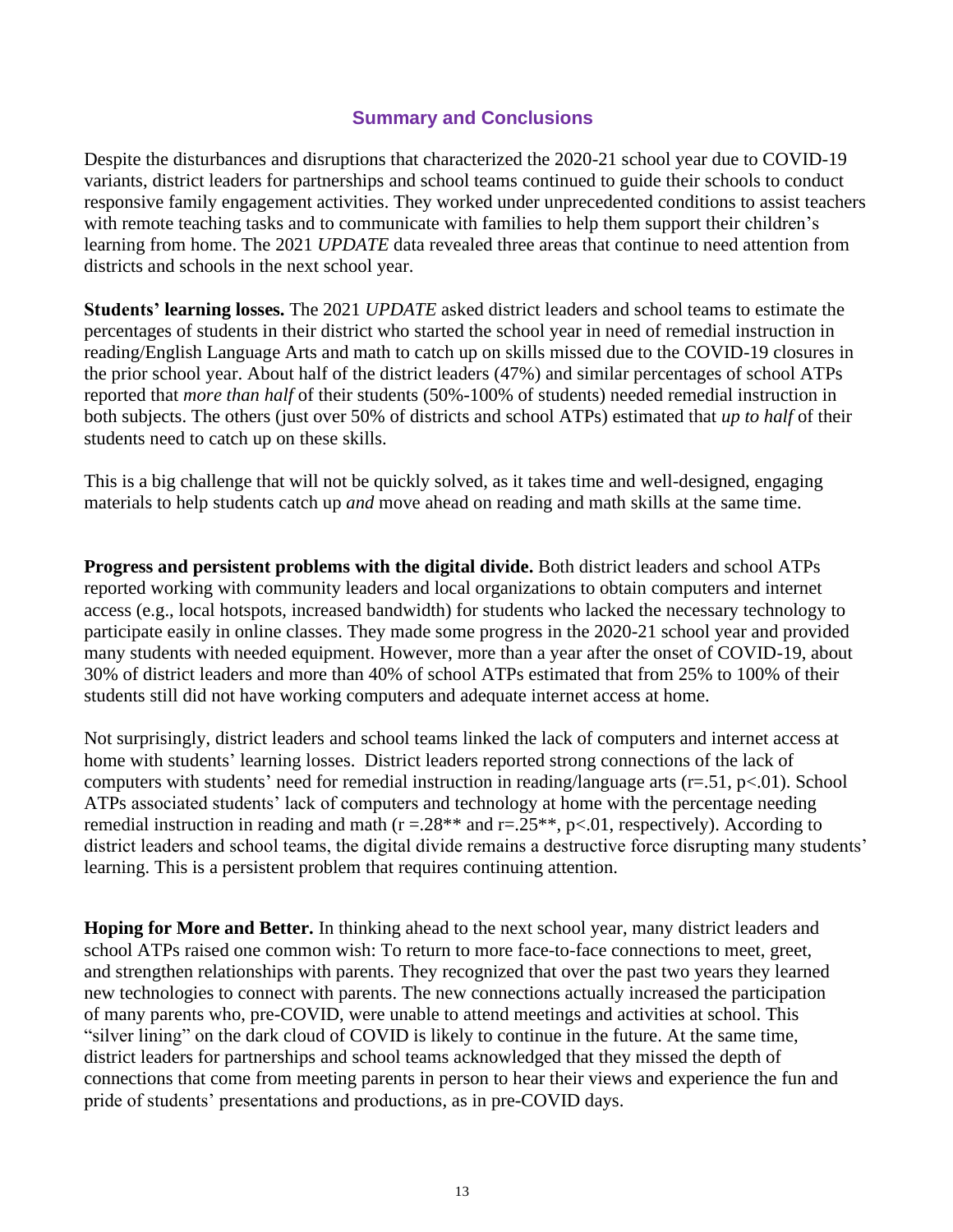Typical comments from district leaders and school teams included:

- "We want to get our families comfortable again coming back into the schools."
- "I am hoping that parents and the community will return to being as involved in person as before COVID."
- "We are hopeful to again have parents engaged in programs on site. For some, virtual meetings were difficult to navigate."
- "We are looking forward to having more face-to-face time with our students to ensure their needs are met."
- "We are struggling with *Zoom* burnout."
- "We look forward to engaging our families and parents through multiple venues to extend the modes/methods for engagement and participation in our school, family, and community activities."

These hopes echo throughout NNPS and across the country. With luck and on-going flexible thinking, the next school year will combine more face-to-face connections of educators, families, and students with the best virtual connections developed in response to COVID-19 challenges. The result will be stronger and more equitable programs of school, family, and community partnerships.

#### **NOTES**

- 1) In 2021, data are from NNPS districts in 12 states: AR, AZ, CA, CT, ID, LA, MI, MN, OH, PA, SC, and WA. Data are from NNPS schools in 11 states: AR, CA, CT, FL, LA, OH, MI, PA, SC, and WA.
- 2) The *internal reliability* (α or alpha) of a scale indicates whether the items represent a common construct. Reliability coefficients of .6 or higher indicate that the items are related and that the scale is useful.
- 3) (r) refers to a correlation coefficient that reports the strength of relationships between two variables.
- 4) States and organizations in NNPS also completed 2021 *UPDATE* evaluations. We examine these data, but the samples are small and agendas are too varied to analyze aggregated data.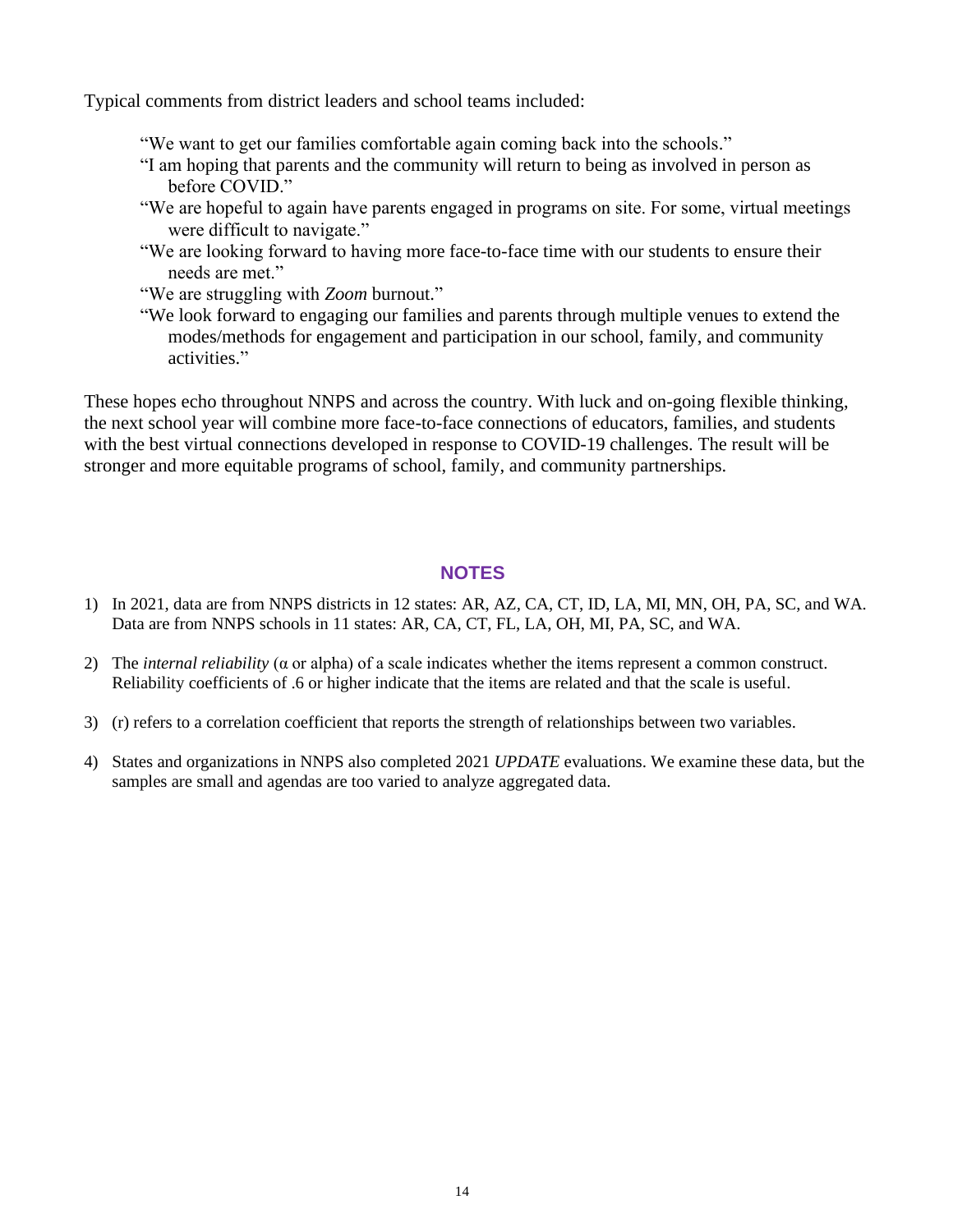#### **REFERENCES**

- Dorn, E., Hancock, B., Sarakatsannis, J., & Viruleg, E. (2020). COVID-19 and student learning in the United States: The hurt could last a lifetime. *McKinsey & Company,* 1-9.
- Epstein, J. L., Galindo, C., & Sheldon, S. B. (2011). Levels of leadership: Effects of district and school leaders on the quality of school programs of family and community involvement. *Educational Administration Quarterly, 47,* 462-495.
- Epstein, J. L., Sanders, M. G., Sheldon, S. B., et al. (2019). *School, family, and community partnerships: Your handbook for action, fourth edition* and CD. Thousand Oaks, CA: Corwin.
- Epstein, J. L., & Sheldon, S. B. (2016). Necessary but not sufficient: The role of policy for advancing programs of school, family, and community partnerships. *The Russell Sage Foundation Journal of the Social Sciences*, *2*(5)*,*  202–219.
- Epstein, J. L., Sheldon, S. B., & Chappell, R. V. (2021). *Solving for X: Unknowns and Possibilities of School, Family, and Community Partnerships during COVID-19*. (NNPS Annual Report: District and School 2020 *UPDATE* Data). Baltimore: National Network of Partnership Schools at Johns Hopkins University.
- Hoofman, J. & Secord, E. (2021) The Effect of COVID-19 on Education. *Pediatric Clinics, 68* (5), 1071–1079.
- Sheldon, S. B. (2005). Testing a structural equation model of partnership program implementation and parent involvement. *Elementary School Journal*, *106*, 171-187.
- Sheldon, S. B. (2007). Improving student attendance with school, family, and community partnerships. *Journal of Educational Research, 100,* 267–275.
- Sheldon, S. B. (2019). Improving Student Outcomes with School, Family, and Community Partnerships: A Research Review. Chapter 1.3 in J. L. Epstein, et al., *School, family, and community partnerships: Your handbook for action, fourth edition* and CD. Thousand Oaks, CA: Corwin.
- Thomas, B. G., Bostic, B. S., & Epstein, J. L. (2021). *Promising partnership practices 2021.* Baltimore: National Network of Partnership Schools (NNPS) at Johns Hopkins University. (See e-book at *[www.partnershipschools.org](http://www.partnershipschools.org/)* in the section Success Stories.)

#### **How to cite this report:**

Epstein, J. L., Sheldon, S. B., & Chappell, R. V. (2022). *Flexible Schedules and Flexible Thinking: How Districts and Schools in NNPS Are Responding to COVID-19 Challenges***. (**Annual Report: District and School 2021 *UPDATE* Data). Baltimore: National Network of Partnership Schools at Johns Hopkins University.

#### **HOW TO USE THIS REPORT**

Review each section of this report and reflect on how *your* program compares with reports from districts and schools across the country.

• Discuss with your colleagues and school teams:

**What are we doing well now? What can we improve in the next school year? What advice or professional development from NNPS would help us meet our goals?** 

- District leaders: Review your *Leadership Plan for Partnerships*. School ATPs: Review your *One-Year Action Plan for Partnerships.* How will you improve your plans for the 22-23 school year? Retain good practices and consider needed improvements.
- District leaders who have 8 schools or more in NNPS that completed the 2021 School *UPDATE*, will receive a *customized report* from NNPS on your schools' data in the next week or so. You will be able to compare your schools' data with the figures in this report. Discuss patterns of results that are important in your location.
- • Share this document with your colleagues and supervisors to show that you are working with NNPS to evaluate your work and to improve your plans and practices every year.
- • Contact NNPS with questions about this report or to talk about your next steps to improve districtlevel and school-based partnership programs.